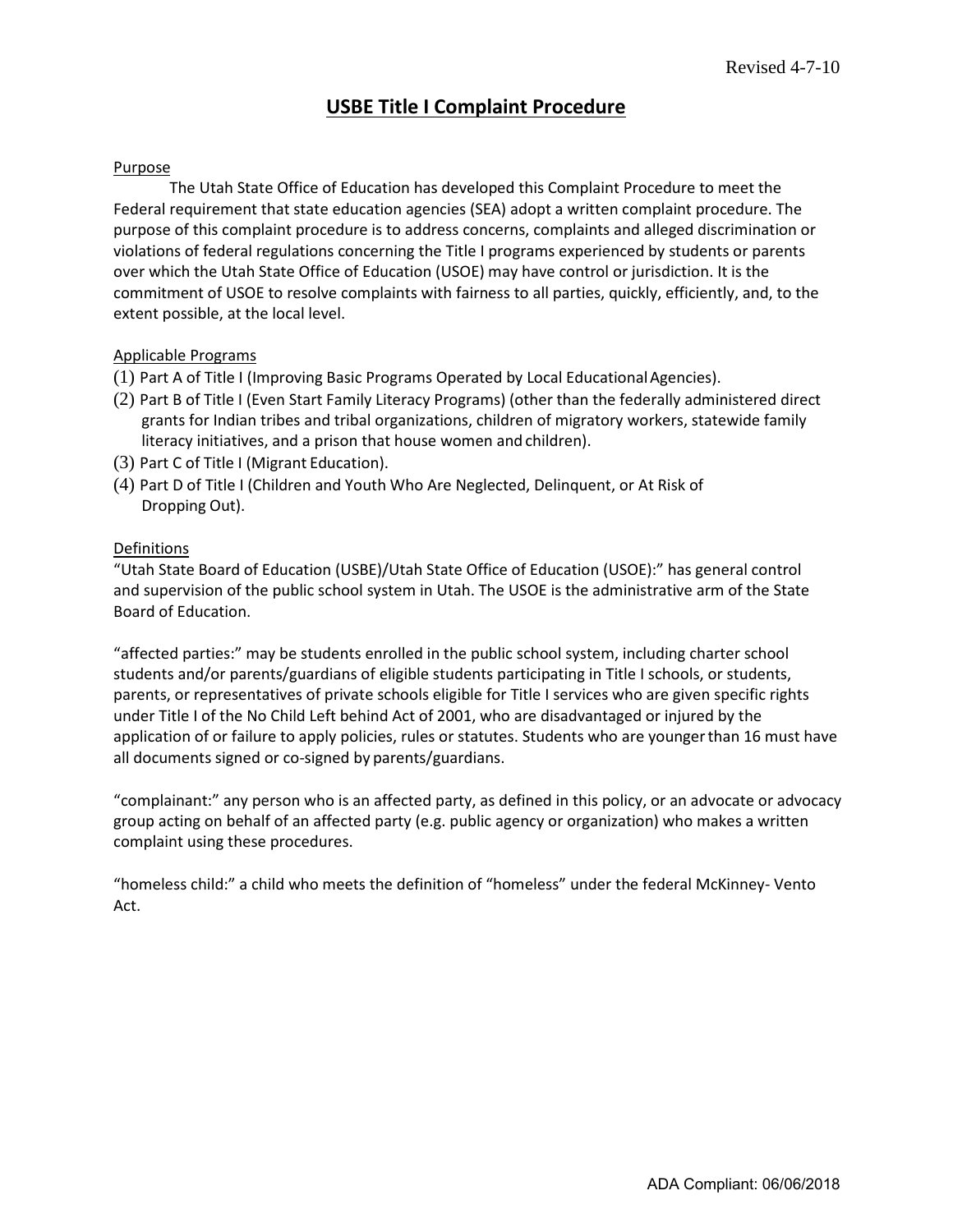## **Applicability**

Only affected parties may file complaints using this procedure. This procedure will be used to receive and resolve complaints concerning the "Applicable Programs" listed above. For complaints not related to Title I programs, the USBE may refer the complainant immediately to appropriate avenues for resolution of complaints involving special education, charter schools, or athletic eligibility. The following are examples of appropriate, actionable complaints:

- A Title I school identified as in need of improvement fails to provide parent choice required by law.
- A Title I school identified as in need of improvement fails to provide timely parent notice of school status.
- A Title I school refuses to disclose teacher qualifications upon parentrequest.
- A school district refuses to participate in good faith in conversations with private school(s) about Title I services to private school students.
- A Title I school fails to provide meaningful opportunity for parent engagement.
- A school district/charter school fails to provide appropriate EL services to student(s).
- A school fails to provide information about student progress or discipline in parents' native language.
- A school refuses to enroll a homeless child.

This process is *not* intended to address complaints similar to the following:

- Parent does not like student's teacher.
- Parent wants the child to attend different school; desired school refuses.
- Parent feels student is harassed by other students.
- Parent seeks transportation to neighboring school (not associated with Title I school choice).
- Parent disagrees with school discipline of student.
- Parent seeks information about employee discipline.
- Parent/student is dissatisfied with student's grade.

#### Procedure

- 1. Utah State Board of Education (USBE) receives inquiry about complaint process.
	- a. The complaint or inquiry is referred to the State Title IDirector.
	- b. The State Title I Director refers/encourages complainant to discuss problem with appropriate entity closest to the situation that might resolve the concern (e.g., teacher, school principal, school district administration, USBE program specialist).
	- c. Identified problem/complaint is resolved, OR
- 2. If the concerned party is unable to resolve the issue through interactions withpersonnel closest to the situation, a formal complaint may be filed at the local level following the local complaint procedure.
- 3. The local education agency completes the local complaint procedure within 30 business days and provides its findings to the complainant in writing. If the complainant is not satisfied with the outcome of the local complaint procedure, the complaint may be appealed to the USBE.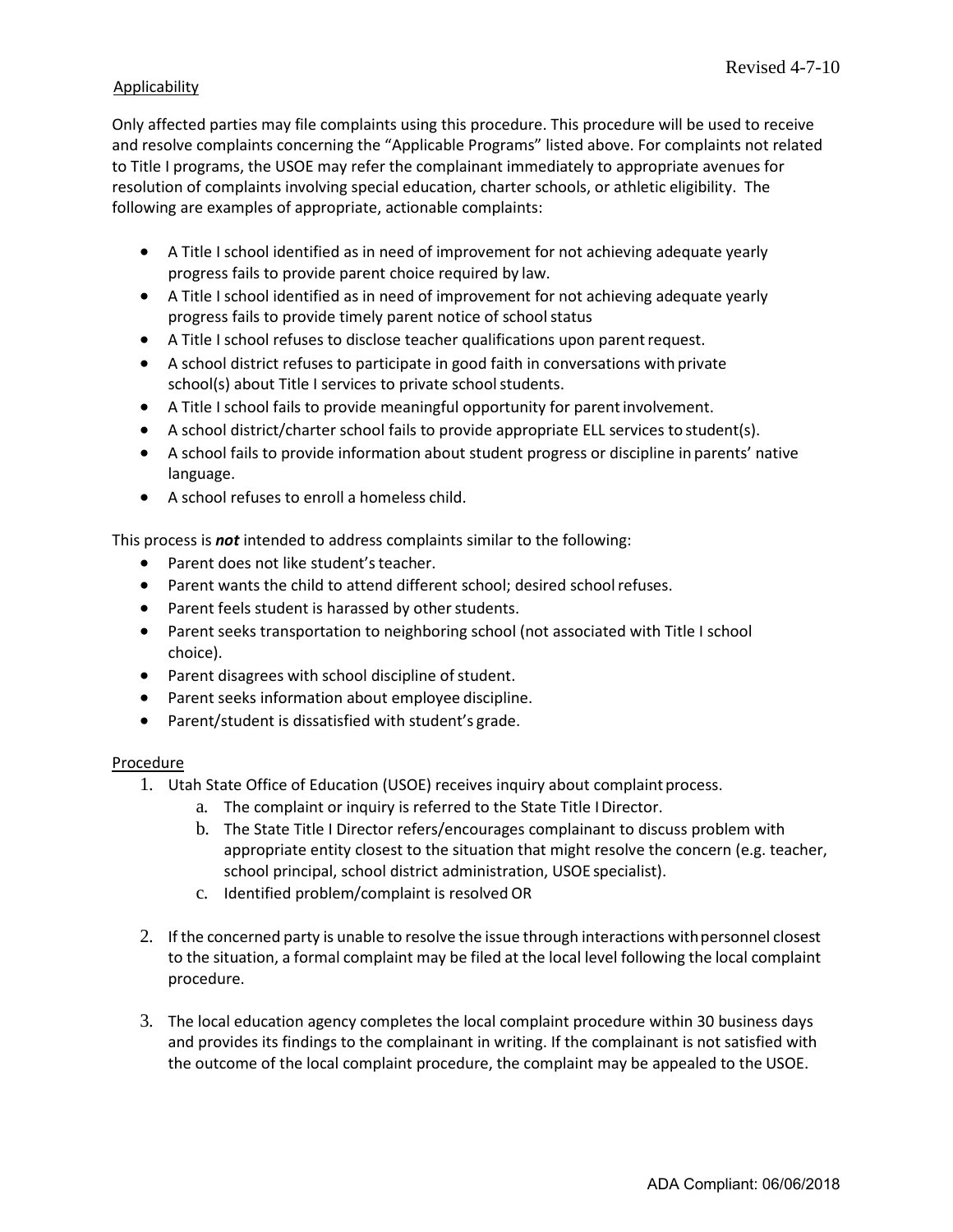- 4. Complainant contacts the State Title I Director regarding complaints related to Title I Programs. USBE will recommend a mediation process to resolve complaint. A formal mediation agreement will be developed and signed by participating parties when mediation resolves issues of complaint. If the complainant chooses not to participate in mediation or is not satisfied with the mediation process, a formal state complaint may be filed with the USBE.
- 5. The complainant files a formal complaint appeal with the USBE within 15 business days. The State Title I Director receives complaint appeals related to Title I programs. The USBE formal complaint form is available on the USBE website and can be faxed or mailed by USBE to the complainant.
	- a. Complaint shall be made in writing.
	- b. Complaint shall state facts on which the complaint is based.
	- c. Complaint shall state or cite, if possible, state or federal rule, statute orregulation that is being complained about.
	- d. Complaint shall be signed by complainant and dated.
	- e. Complainant shall include a copy of the local complaint investigation findings report.
	- f. Appropriate USBE staff person logs in complaint received on secure, USBE website.
	- g. In all cases, USBE will work to meet reasonable timelines. USBE staff will be trainedand encouraged to resolve complaints as fairly and rapidly as possible.
	- h. The USBE must, consistent with federal law, notify or refer certain complaints to the U.S. Department of Education.
- 6. Within 10 business days following receipt of written complaint, the State Director of Title I shall:
	- a. Send a letter of acknowledgement to complainant.
	- b. State how complainant may provide additional information and that USBE may request additional information.
	- c. State the methods and procedures USBE may use to investigate the complaint.
	- d. State the USBE commitment to resolve complaints in the form of a "letter of findings."
	- e. Further inform complainant that USBE will send a copy of acknowledgement and letter of findings to local superintendent or other affected education entity, as appropriate.
	- f. Appoint an unbiased and appropriate complaint investigator for the complaint.
- 7. Within 45 business days of receipt of complaint, the USBE shall:
	- a. Carry out an independent on-site investigation, as needed.
	- b. Review all relevant information and make an independent determination asto whether the alleged violation of federal law or regulation occurred.
	- c. Issue a complaint investigation report (Letter of Findings) to complainant that includes, as appropriate: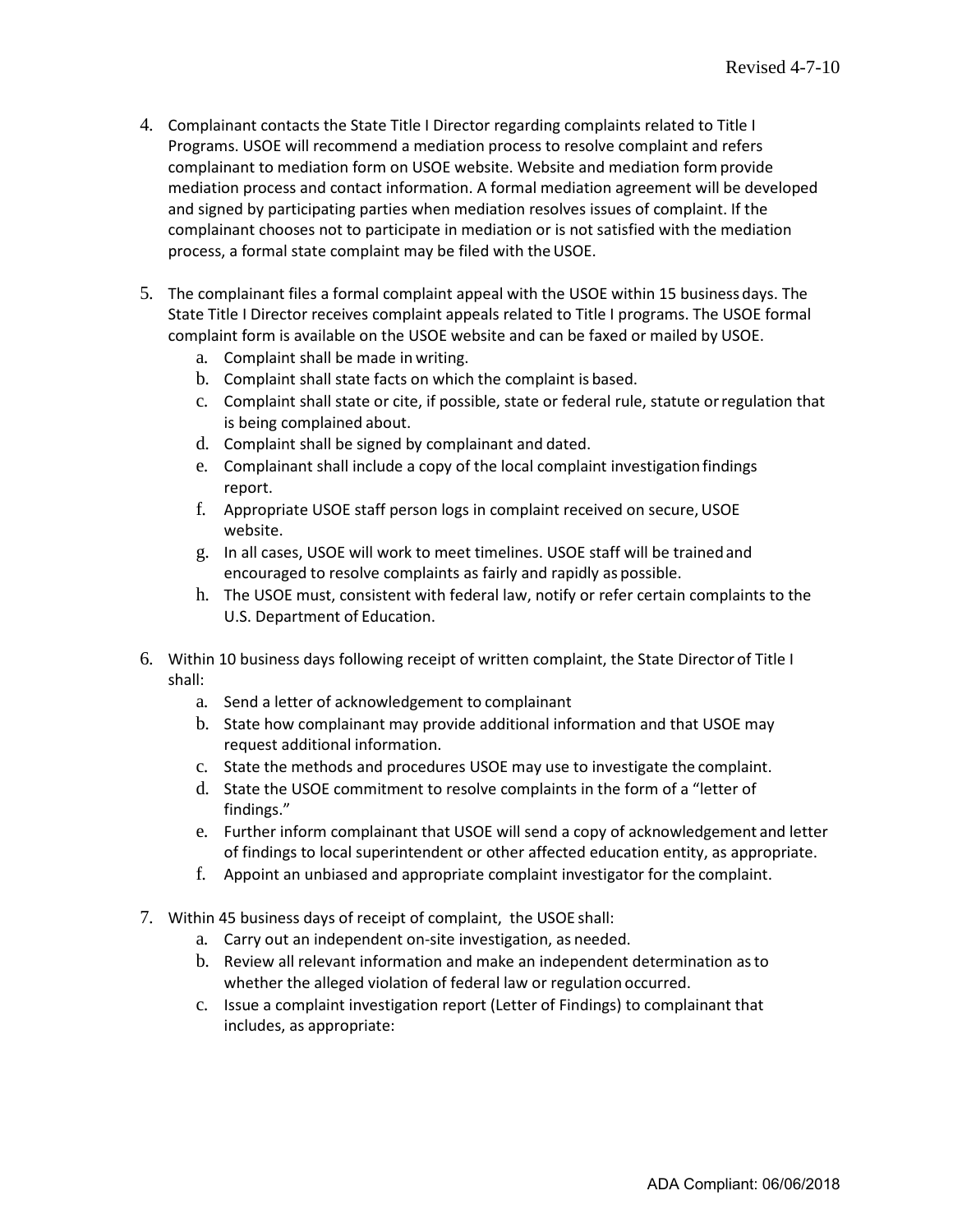- i. Summary of allegations;
- ii. Findings of fact;
- iii. Conclusions;
- iv. Corrective actions (if any, with specified timelines);
- v. Rationale for USBE's final conclusions.
- 8. Exceptional circumstances: Where there are exceptional circumstances with regard to a specific complaint or complainant, an extension of time may be granted by the deputy superintendent of the section to which the complaint was referred, or designee, to complete the investigation. The extension shall not exceed 30 business days from the date that the Letter of Findings was originally due. Complainant shall be notified of exceptional circumstances, approximate timeline for resolution, and date before which complaint will be resolved. The USBE may extend the time to complete the investigation if mutually agreed upon by all parties.
- 9. Either party will have 15 working days to file a written appeal with the State Superintendent appealing the findings of the complaint investigation. The State Superintendent may seek additional information from either or both parties and grant or deny the appeal (and provide written notice and revised Letter of Findings, if necessary, to both parties) within 10 working days of receipt of written appeal.
- 10. Within 10 working days of receipt of the Letter of Findings or receipt of the grant of appeal and revised Letter of Findings, complainant may accept the recommendations or appeal to the U.S. Department of Education. Appeal to the U.S. Department of Education must be accompanied by a copy of the findings of the independent investigation and signed and dated by the appellant (original complainant).

Local Education Agency (LEA) Responsibilities

- o Ensure compliance with applicable federal and state laws and regulations.
- o Adopt complaint policies and procedures consistent with Title Irequirements.
- o Designates a staff member to be responsible for complaintresolution.
- o Notifies, at least annually, parents, employees, committees, students, and otherinterested parties of local complaint procedures, including the opportunity to appeal the local education agency's decision. The notice must also advise recipients of civil law legal remedies that may be available. The notice must be (a) in English; (b) in the primary language of the students when 15 percent or more of the students in a school speak that language; or (c) in the mode of communication of the recipient of the notice.